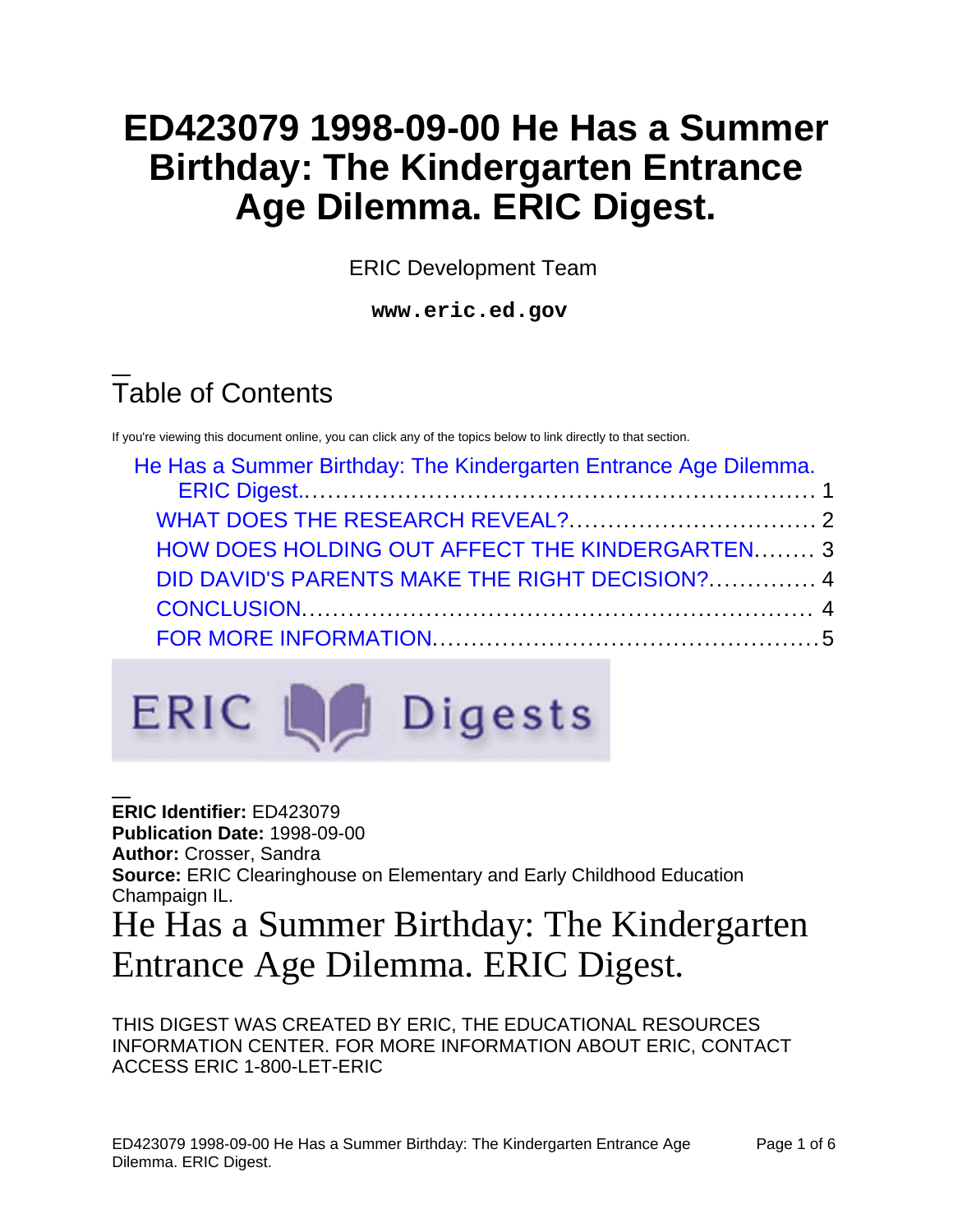David would be 5 in July. Full of enthusiasm, he confidently underwent spring kindergarten screening. The school psychologist explained that David completed the screening with average and above-average skills, but he had a summer birthday and he was a male. The psychologist and the gym teacher agreed that David would be more successful in school if he were to postpone kindergarten for 1 year.

David's experience has been repeated over and over by many children across the country. Educators are commonly recommending that children born during the summer months be given an extra year to mature so that they will not suffer from the academic disadvantages of being among the youngest children in a class. Terms such as "academic red-shirting" and "graying of the kindergarten" have been invented to describe the practice and effects of holding children back from kindergarten (Bracey, 1989; Suro, 1992).

Small-scale studies of limited geographic areas suggest that delayed kindergarten entrance involves anywhere from 9% to 64% of the eligible kindergarten population (Meisels, 1992). However, data collected for the large-scale National Household Education Survey (National Center for Education Statistics [NCES], 1997) indicated that 9% of the first- and second-graders had been held back from kindergarten. Surveyed parents reported that children who had delayed kindergarten entrance 1 year were most likely to have been male (64%), white (73%), and born between July and December (70%). Compared to children born in the first quarter of the year, children born in the summer months were twice as likely to have delayed kindergarten entrance 1 year after they were first eligible.

Substantial numbers of parents and educators believe that children born in the summer months will gain an academic advantage if kindergarten entrance is delayed 1 year. Is it a disadvantage to be among the youngest, rather than the oldest, in a kindergarten class?

#### <span id="page-1-0"></span>WHAT DOES THE RESEARCH REVEAL?

A review of the relevant literature reveals that few studies have been undertaken to examine whether or not children with summer birthdays do better academically when they postpone kindergarten entrance 1 year. Problems also arise because some of the research often cited in support of delayed entrance is poorly designed, has focused on children with learning disabilities or on early entrants, has relied on subjective parent or teacher reports, or has not looked specifically at children born during the summer months.

The related research is meager and somewhat contradictory. In general, studies indicate that the youngest children in a class may score slightly below the oldest children in a class, but any differences tend to be small and may be transitory (Morrison, Griffith, & Alberts, 1997; Cameron & Wilson, 1990; Kinard & Reinherz, 1986; Smith & Shepard, 1987; NCES, 1997).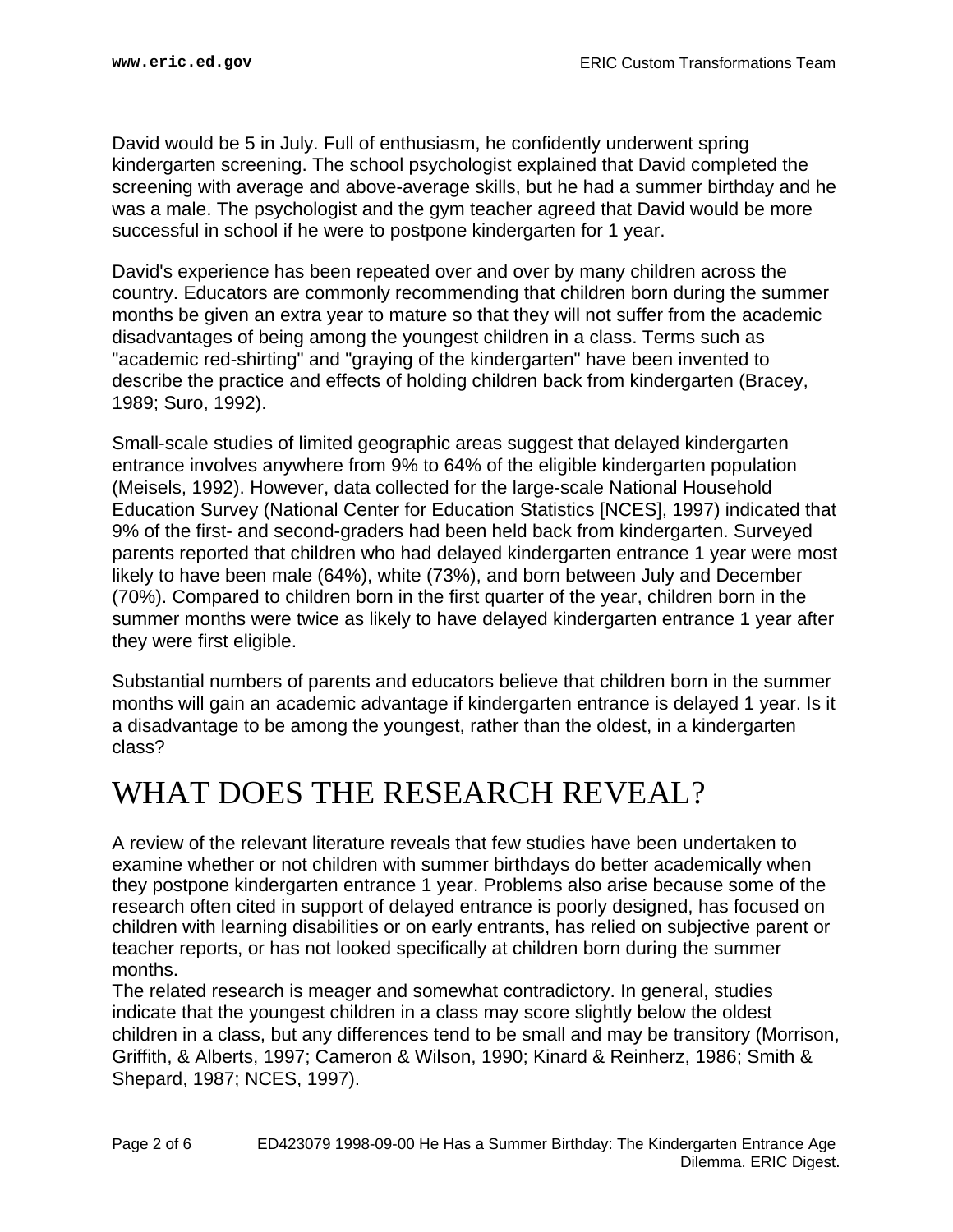The sparsity of evidence related specifically to summer-born children prompted an investigation comparing the academic achievement of two groups of children born in June, July, August, or September: those who entered kindergarten just after turning 5 and those who were held out 1 year and entered kindergarten at age 6 (Crosser, 1991). Each child who delayed entrance was matched with a child of like intelligence who had not delayed entrance. Boys were matched with boys, and girls with girls.

All of the children took standardized achievement tests during fifth or sixth grade. Those test scores were used to compare the achievement of summer-born, held-out children to that of summer-born children who had entered school on time.

Results of the study indicated that, given similar levels of intelligence, boys with summer birth dates tended to be advantaged academically by postponing kindergarten entrance 1 year. That advantage was greatest in the area of reading. Reading scores for females and math scores for both males and females did not show significant statistical differences.

Results of such small-scale studies need to be replicated before educators will be able to make informed recommendations about optimum kindergarten entrance age. There is no clear-cut evidence that delaying kindergarten for the youngest entrants will provide some magical academic advantage. Because there is so little entrance age evidence, and because some of that evidence is conflicting, there does not appear to be a strong academic basis for delaying kindergarten entrance for summer-born children.

A responsible physician would not recommend any treatment that had not been scientifically tested and retested for effectiveness. She would need to know the specific symptoms for which the treatment was effective. She would need to know the success rate of the treatment and what complicating side effects and interactions were possible before prescribing the treatment.

Responsible educators also have a need to know the facts before recommending treatment for a child whose only symptoms are being born in July and being male. Nevertheless, the reality is that both teachers and parents are accepting the idea that delaying school entrance for summer birth date children is sound practice.

### <span id="page-2-0"></span>HOW DOES HOLDING OUT AFFECT THE KINDERGARTEN

EXPERIENCE?It has been reported that affluent parents tend to hold out their summer-born children more often than do low socioeconomic status parents (Meisels, 1992). If that is the case, then children who may be at academic risk from factors associated with poverty face the additional hurdle of being compared to advantaged children who are 12 to 15 months older. We should expect that the economically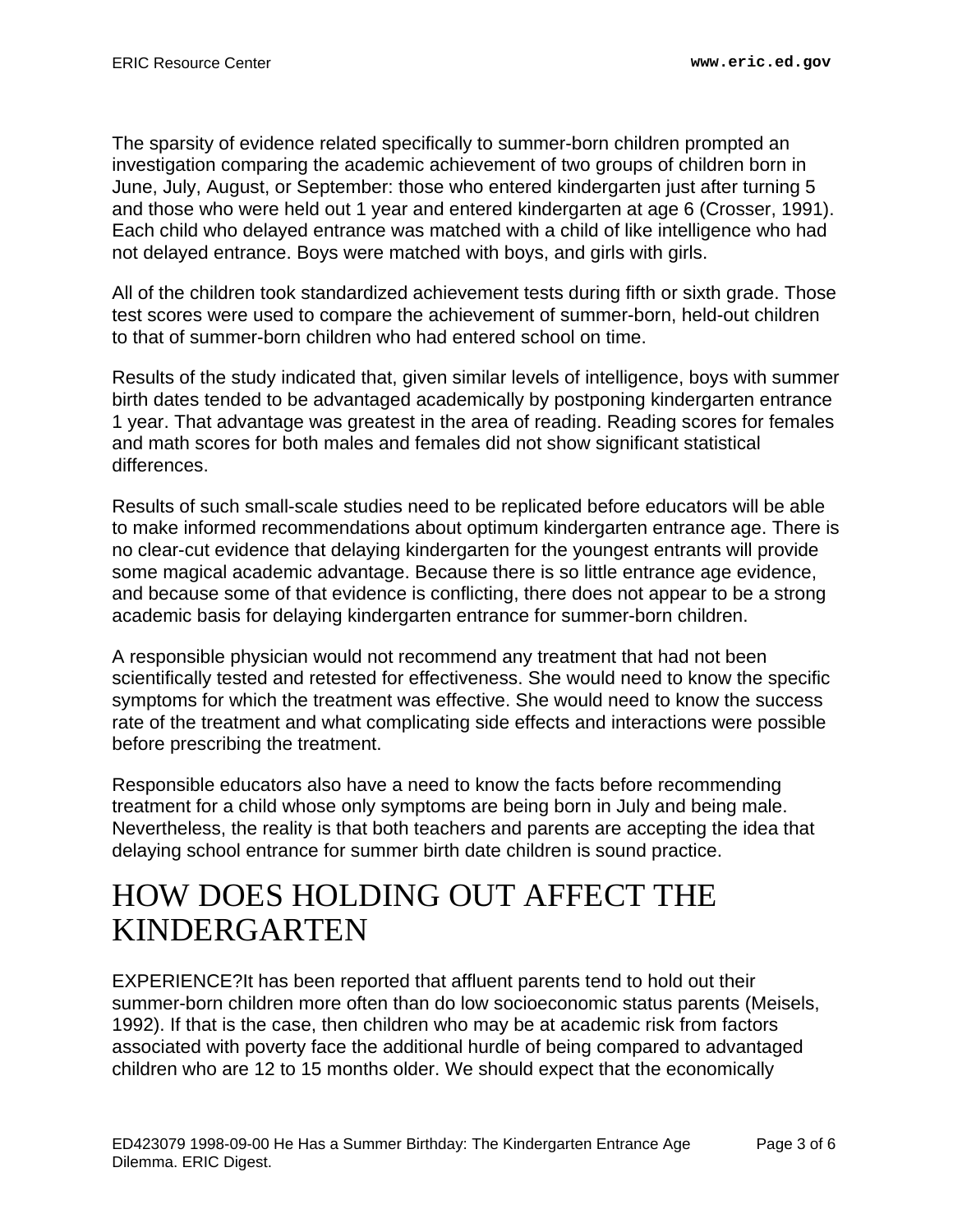disadvantaged children may be outperformed by their classmates who are both chronologically and developmentally their seniors.

In the real-life kindergarten classroom, the youngest children may appear to be immature and unready to tackle the tasks that their significantly older classmates find challenging and intriguing. As the curriculum and academic expectations increase to meet the needs of the 6-year-old children, there is a real danger that the kindergarten program will become developmentally inappropriate for the very young children it is meant to serve.

#### <span id="page-3-0"></span>DID DAVID'S PARENTS MAKE THE RIGHT DECISION?

David is 15 now. When he was 13, he towered above his classmates as he walked through the halls. The school desks just didn't fit his 6'3" body, and many of his teachers assumed that he must have been retained since he was older than the other students. When asked what grade he is in, David always makes it a point to explain that he started kindergarten late.

But David is well liked by students and teachers. He moved into both puberty and formal operational thought sooner than his classmates, earning their admiration. Academically, David does average and above-average work with minimal effort.

Did David's parents make the right decision in holding him out from kindergarten? They don't know. They will probably never know, but David thinks he knows the answer.

### <span id="page-3-1"></span>CONCLUSION

Academic achievement is only one piece of the school entrance age puzzle. The child's physical, social, and emotional development are key pieces, as well. It would seem to be the course of wisdom to consider the whole child in all of his or her aspects when making decisions about school entrance. The answers are not simple. They are further complicated because each child is different biologically and emotionally. Each child brings his own special characteristics with him as he lives and works through his unique life experiences.

The counsel of educators can bring about life-changing events in a young child's world. Blanket recommendations to hold back one group of children only serve to change who will be part of the youngest group. As educators, we must resist the urge to follow the unfounded advice of those who would recommend uniform practices that would exclude any group of children from our schools. Educators must consider the individual child as we continue to build a stronger knowledge base upon which to make entrance age decisions.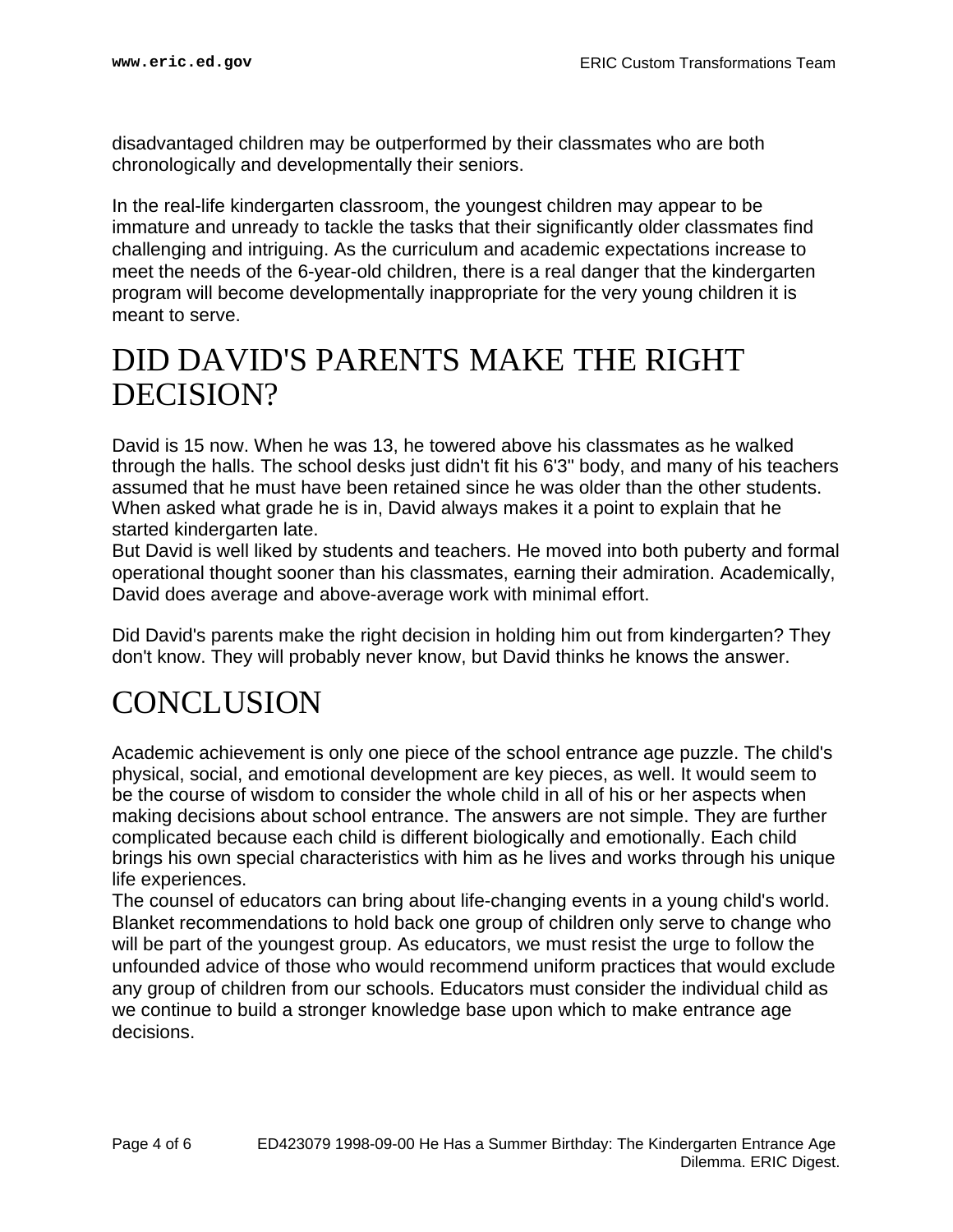\_\_\_\_\_\_\_\_\_\_\_\_\_\_\_

## <span id="page-4-0"></span>FOR MORE INFORMATION

Bracey, G. W. (1989). Age and achievement. PHI DELTA KAPPAN, 70(9), 732. Cameron, M. B., & Wilson, B. J. (1990). The effects of chronological age, gender, and delay of entry on academic achievement and retention: Implications for academic redshirting. PSYCHOLOGY IN THE SCHOOLS, 27(3), 260-263. EJ 419 713.

Crosser, S. (1991). Summer birth date children: Kindergarten entrance age and academic achievement. JOURNAL OF EDUCATIONAL RESEARCH, 84(3), 140-146. EJ 426 449.

Kinard, E. M., & Reinherz, H. (1986). Birthdate effects on school performance and adjustment: A longitudinal study. JOURNAL OF EDUCATIONAL RESEARCH, 79(6), 366-372. EJ 338 335.

Meisels, S. J. (1992). Doing harm by doing good: Iatrogenic effects of early childhood enrollment and promotion policies. EARLY CHILDHOOD RESEARCH QUARTERLY, 7(2), 155-175. EJ 450 523.

Morrison, F. J., Griffith, E. M., & Alberts, D. M. (1997). Nature-nurture in the classroom: Entrance age, school readiness, and learning in children. DEVELOPMENTAL PSYCHOLOGY, 33(2), 254-262. EJ 543 395.

National Center for Education Statistics (NCES). (1997). THE ELEMENTARY SCHOOL PERFORMANCE AND ADJUSTMENT OF CHILDREN WHO ENTER KINDERGARTEN LATE OR REPEAT KINDERGARTEN: FINDINGS FROM NATIONAL SURVEYS (NCES Publication No. NCES 98-097). Washington, DC: U.S. Department of Education.

Smith, M. L., & Shepard, L. A. (1987). What doesn't work: Explaining policies of retention in the early grades. PHI DELTA KAPPAN, 69(2), 129-134. EJ 359 345.

Suro, R. (1992, January 5). Holding back to get ahead. THE NEW YORK TIMES, p. 4A 30-32.

All ERIC/EECE Digests are available free in original printed form directly from the clearinghouse. For additional information on this topic, please contact ERIC/EECE directly at ericeece@uiuc.edu or 1-800-583-4135.

This publication was funded by the Office of Educational Research and Improvement, U.S. Department of Education, under contract no. RR93002007. The opinions expressed in this report do not necessarily reflect the positions or policies of OERI. ERIC Digests are in the public domain and may be freely reproduced.